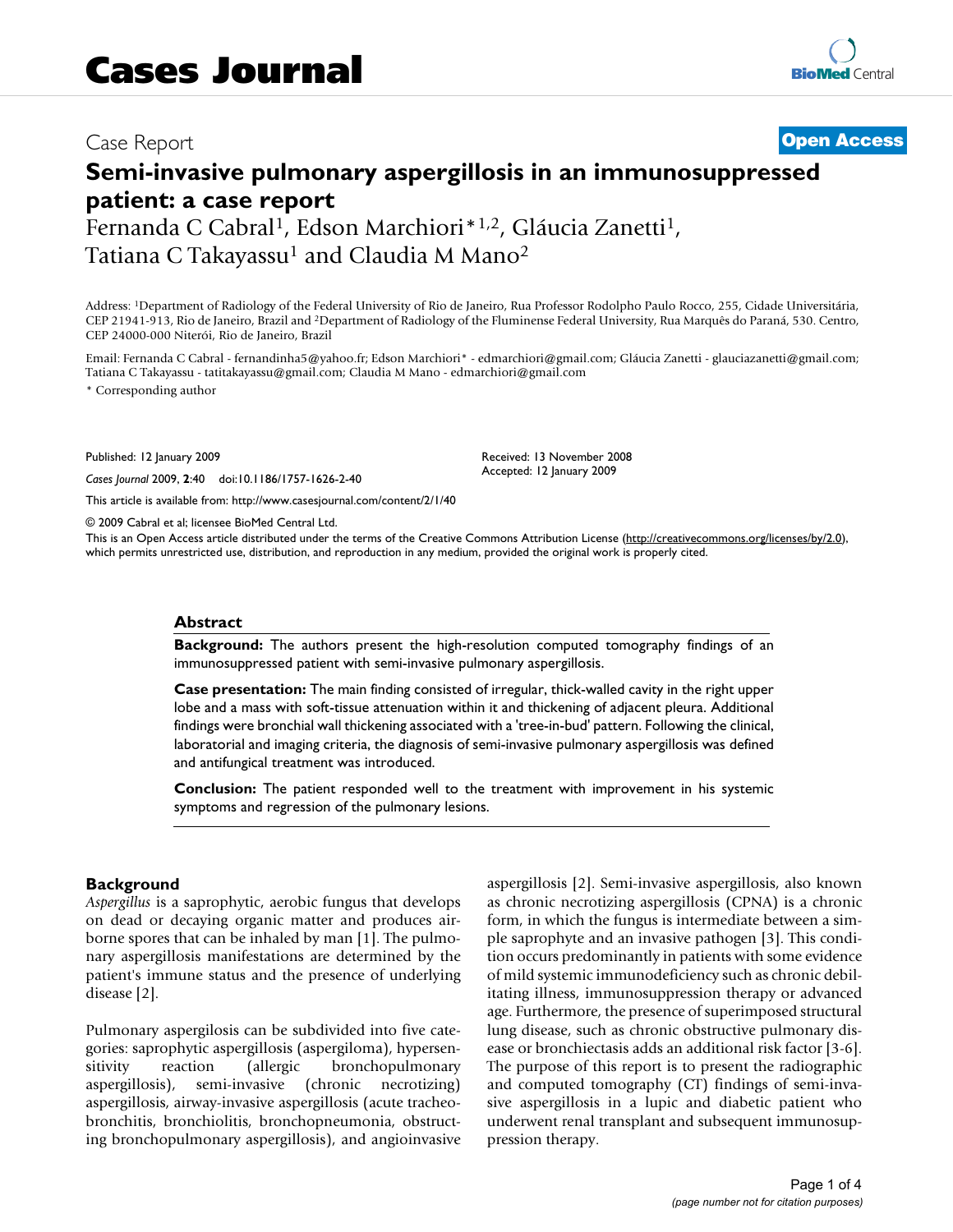### **Case presentation**

A 24-year-old black man, presented with an one-month history of productive cough, weight loss and malaise. He was diagnosed to have systemic lupus erythematosus 6 years ago and he had pulmonary tuberculosis 4 years ago and for this he received one year of antituberculosis treatment. Furthermore he underwent renal transplant 3 years ago, and developed post-transplant diabetes mellitus. He was receiving prednisone, tacrolimus and rapamicine. He had never smoked and there was no history of alcohol abuse.

Physical examination showed the patient to be ill-looking, emaciated, acianotic, and afebrile. Blood pressure of 100/70 mmHg, pulse rate of 80 beats per minute and respiratory rate of 22 breaths per minute. Laboratory tests showed the following: hemoglobin- 9,60 g/dl, hematocrit- 30,4%, leukocytes- 8200/cu mm (49% segmented neutrophils, band- 2%), lymphocytes- 22%. Prothrombin time were 50% (16"1 versus 11"5 control value), International Normalized Ratio (INR) 1,40, partial thromboplastin time (relation patient/control) were 1,50, albumin of 1,0 g/dl, urea of 99 mg/dl and creatinine of 3 mg/dl. HIV test and Ziehl Neelsen stain for acid-fast bacili were negative. Bronchoscopy showed no abnormalities. *Aspergillus fumigatus* was isolated by cultures of sputum and bronchoalveolar lavage. Immunodiffusion tests showed no *Criptoccocus, Histoplasma* or *Aspergillus* on blood. A pulmonary biopsy was not indicated because of his hypoproteinemia and coagulation disturb.

The chest radiograph revealed a thick-walled cavity in the right upper lobe with adjacent pleural thickening (Figure [1\)](#page-1-0). The high-resolution computed tomography (HRCT) showed an irregular, thick-walled cavity in the right upper lobe and a mass with soft-tissue attenuation within it and thickening of adjacent pleura. Additional findings were bronchial wall thickening associated with a 'tree-in-bud' pattern, characterizing bronchiolitis, in the right upper, middle and lower lobes, and in the left lower lobe (Figure [2A](#page-2-0) and [2B](#page-2-0)). Along with this, a small bilateral pleural effusion was seen.

He received empirical treatment for tuberculosis during one month with no clinical response. Failure to respond to therapy and associating the radiologic, laboratory, and clinical findings a diagnostic of semi-invasive aspergillosis was made, so he was started on oral voriconazole 200 mg once every 12 hours. The patient responded well to the treatment with improvement in his systemic symptoms and regression of the pulmonary lesions (Figure [2](#page-2-0)C and [2D](#page-2-0)).

#### **Discussion**

CPNA is a rare locally destructive form of aspergillosis [[7](#page-3-4)]. The species found most commonly in CPNA is *A. fumiga-*

<span id="page-1-0"></span>

Figure 1 **Chest radiograph (postero-anterior view) showing an irregular, thick-walled cavity in the right upper lobe**. Note also the pleural reaction in this hemithorax.

*tus* [[3](#page-3-2),[5](#page-3-5),[8](#page-3-6),[9\]](#page-3-7), which was the fungi isolated in this case. At histological analysis, this disease is characterized by the presence of tissue necrosis and granulomatous inflammation [[2](#page-3-1)]. The development of this form of aspergillosis depends largely on the immune status of the patient and the presence of superimposed structural lung disease; so risk factors include: diabetes mellitus, chronic debilitating illness, alcoholism, advanced age, prolonged corticosteroid therapy, chronic obstructive pulmonary disease, sarcoidosis, a history of pulmonary tuberculosis, previous resectional surgery, pneumoconiosis, collagen vascular disease, previous radiation therapy and malnutrition. Furthermore patients with chronic airflow limitation, who are taking long term oral corticosteroids in conjunction with recurrent courses of systemic antibiotics are also at risk [[1](#page-3-0),[4](#page-3-8),[7](#page-3-4),[10,](#page-3-9)[11\]](#page-3-10). In the present case, a lupic, diabetic patient who had a history of tuberculosis was taking immusuppressor after renal transplantation.

The typical time course of CPNA extends over a period of several months to years, and the clinical symptoms include chronic cough, sputum production, fever and constitutional symptoms such as weight loss and weakness. Hemoptysis is seen in only 15% of patients [[2](#page-3-1)[,3](#page-3-2)[,9](#page-3-7)[,10](#page-3-9)]. It is often difficult to obtain diagnostic confirmation of CPNA by histologic evidence of local lung tissue invasion by septal hyphae, consistent with *Aspergillus*. Therefore other diagnostic criteria have been proposed. Soubani e Chandrasekar [[12\]](#page-3-11) have proposed the following criteria: clinical and radiologic features consistent with the diagnosis; isolation of *Aspergillus* species by culture from sputum or from bronchoscopic or percutaneous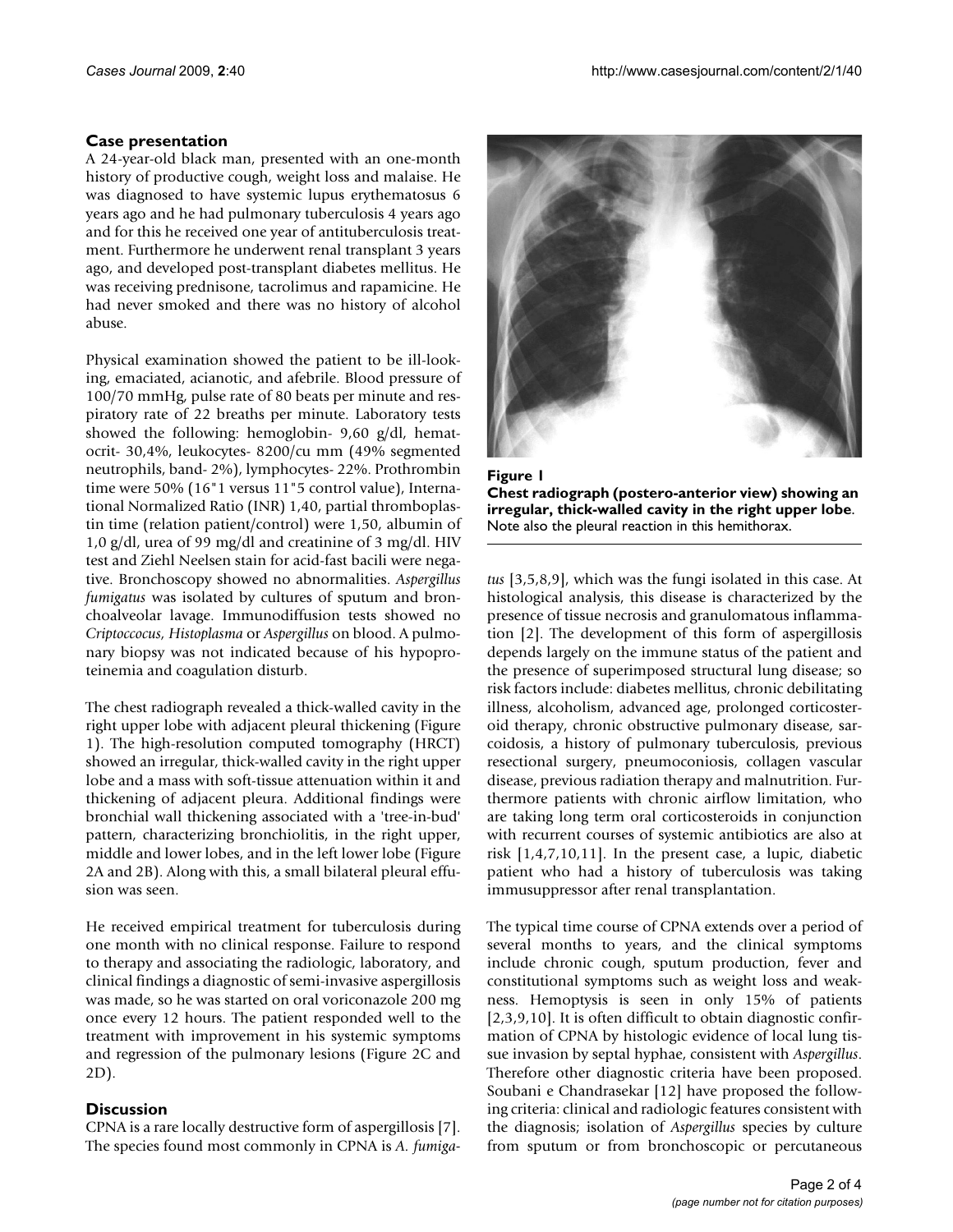<span id="page-2-0"></span>

### $\bf{F}$ igure 2 l of upper lobe in the right upper lobes showing a thick-walled cavity with irregularity of its inner contour cavity with irregularity of its inner contour contour contour contour contour contour contour con

**(A) Computed tomography (CT) scan at level of upper lobes showing a thick-walled cavity with irregularity of its inner contour in the right upper lobe**. (B) CT scan at the subcarinal level, showing air-space nodules, tree-in-bud pattern and consolidation at the periphery of the right lung. Fissural thickening and bronchial wall thickening and irregularity. Observe also small nodules in the left lung. (C and D) CT scans obtained at the same level as (A and B) two months after showing substantial improvement of the appearance of the lesions, persisting a thin-walled cavity in the right upper lobe and scattered small nodules in the lungs.

samples; and exclusion of other conditions with similar presentation, such as active tuberculosis, atypical mycobacterial infection, chronic cavitary histoplasmosis, or coccidioidomycosis. The slow progression of clinical and radiographic findings may contribute to a delay in diagnosis [[9](#page-3-7)]. In this report, the diagnosis of CPNA was made on the basis of clinical findings such as cough, sputum production and constitutional symptoms associated with radiographic appearance consistent with CPNA and the isolation of *Aspergillus* from cultures of sputum and bronchoalveolar lavage.

Radiological features include multiple nodular opacities and areas of consolidation with or without cavitation or adjacent pleural thickening [[3](#page-3-2),[9](#page-3-7)]. It usually occurs in the upper lobes [[8](#page-3-6)]. Cavity formation is a manifestation of the invasiveness of the fungus and does not reflect colonisation of a preexisting cavity, distinguishing CPNA from aspergilloma [[5](#page-3-5),[11](#page-3-10)]. The cavities that develop in CPNA frequently contain ball like collections similar to aspergillomas, but is preferable to use the term [\[11\]](#page-3-10). Spread may be to the entire lung, chest wall or mediastinum [\[8\]](#page-3-6). Radiological findings in this case consisted of an irregular, thick-walled cavity in the right upper lobe, a mass with soft-tissue attenuation within it, thickening of adjacent pleura and bronchial wall thickening associated with a 'tree-in-bud' pattern.

Treatment outcome is likely to be influenced by the rapidity of the therapy beginning. Amphotericin B and itraconazole have been used with success in several cases of CPNA, however new azole antifungal drugs such as voriconazole, posaconazole and ravuconazole have a broad spectrum of activity and are an alternative to *Aspergillus*